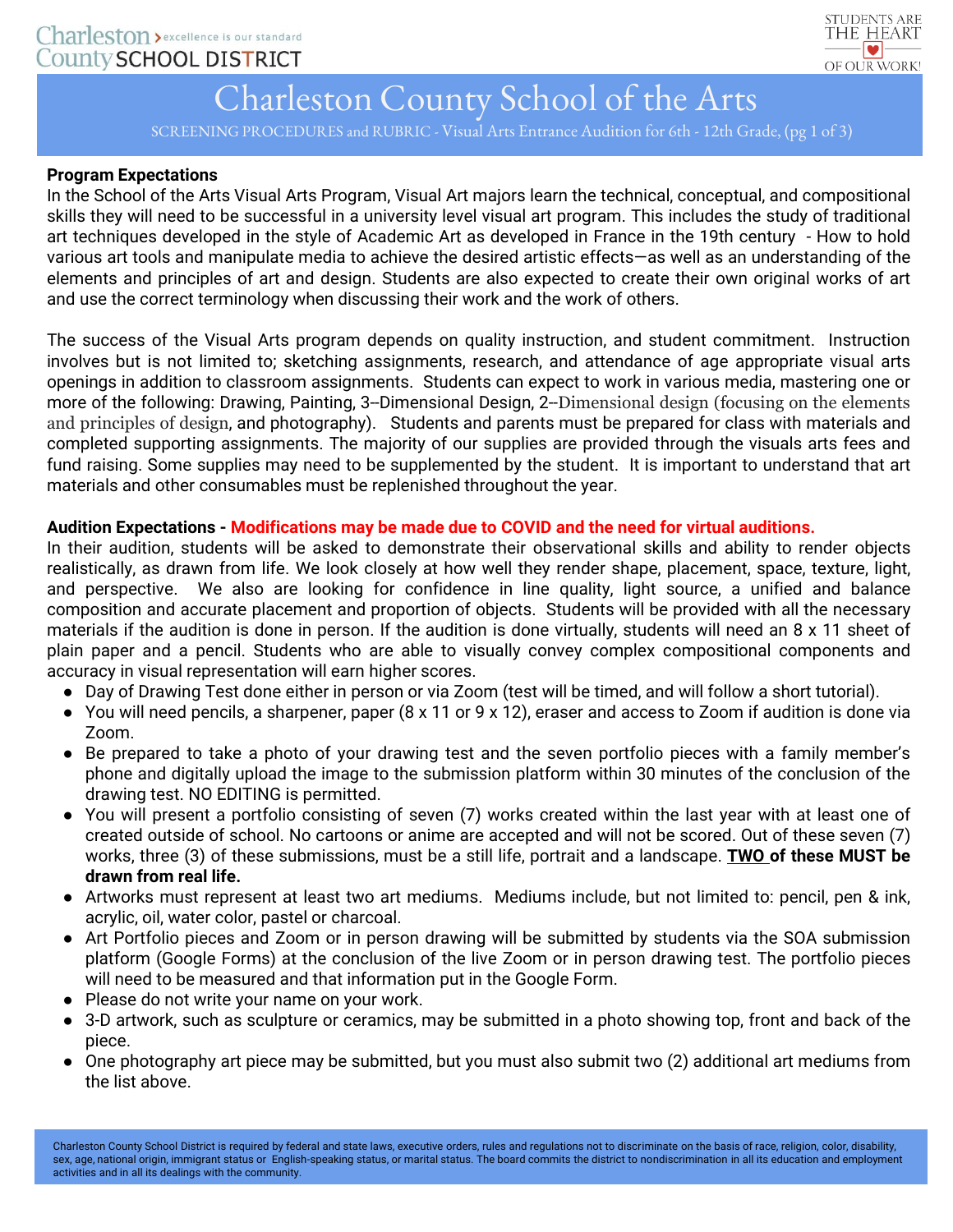Charleston > excellence is our standard County SCHOOL DISTRICT



### Charleston County School of the Arts

SCREENING PROCEDURES RUBRIC - Visual Arts Entrance Audition for 6th - 12th Grade, (pg 2 of 3)

| Criteria                                                             | 10                                                                               | $5-9$                                                                       | $1 - 4$                                                                      | 0                                                                              | Portfolio 30% |
|----------------------------------------------------------------------|----------------------------------------------------------------------------------|-----------------------------------------------------------------------------|------------------------------------------------------------------------------|--------------------------------------------------------------------------------|---------------|
| Originality:<br>Concepts/Student'<br>s own<br>work/Ideas/10          | Exceptional<br>demonstration of<br>Concepts/Student'<br>s own work/Ideas/        | Above average<br>demonstration of<br>Concepts/Student'<br>s own work/Ideas/ | Some<br>demonstration of<br>Concepts/Student'<br>s own work/Ideas/           | Little<br>demonstration of<br>Concepts/Student'<br>s own work/Ideas/           |               |
| Content:<br>Voice/Message/M<br>eaning $(10)$                         | Exceptional use of<br>Voice/ Message/<br>Meaning                                 | Good use of<br>Voice/ Message/<br>Meaning                                   | Average use of<br>Voice/ Message/<br>Meaning                                 | Poor use of Voice/<br>Message/<br>Meaning                                      |               |
| Media: Variety,<br>Competency in at<br>least 3 media<br>types $(10)$ | Exceptional<br>display of Variety,<br>Competency in at<br>least 3 media<br>types | Good display of<br>Variety,<br>Competency in at<br>least 3 media<br>types   | Average display of<br>Variety,<br>Competency in at<br>least 3 media<br>types | Display shows<br>little Variety,<br>Competency in at<br>least 3 media<br>types |               |
|                                                                      |                                                                                  |                                                                             |                                                                              | Total                                                                          | /30           |

| Criteria                                                                                                                    | 10                                                                                         | $5-9$                                                                                     | $1 - 4$                                                                          | $\mathbf 0$                                                                     | Drawing<br><b>Test 70%</b> |
|-----------------------------------------------------------------------------------------------------------------------------|--------------------------------------------------------------------------------------------|-------------------------------------------------------------------------------------------|----------------------------------------------------------------------------------|---------------------------------------------------------------------------------|----------------------------|
| Use of Elements &<br>Principles-To demonstrate<br>Realism: VALUE (10)                                                       | 7 tones                                                                                    | 4-6 tones                                                                                 | 1-3 tomes                                                                        | No tones                                                                        |                            |
| Use of Elements &<br>Principles-To demonstrate<br>Realism: LINE Quality (10)                                                | Exceptional<br>use of<br><b>Confident Line</b>                                             | Above average<br>use of<br><b>Confident Line</b>                                          | Some use of<br><b>Confident Line</b>                                             | Little use of<br><b>Confident Line</b>                                          |                            |
| Use of Elements &<br>Principles-To demonstrate<br>Realism: SPACE (negative,<br>perspective, overlapping,<br>placement) (10) | Exceptional<br>use of<br>Space<br>(negative,<br>perspective,<br>overlapping,<br>placement) | Above average<br>use of<br>Space (negative,<br>perspective,<br>overlapping,<br>placement) | Some use of<br>Space<br>(negative,<br>perspective,<br>overlapping,<br>placement) | Little use of<br>Space (negative,<br>perspective,<br>overlapping,<br>placement) |                            |
| Use of Elements &<br>Principles-To demonstrate<br><b>Realism: TEXTURE</b><br>(describing the surface of<br>objects) (10)    | Exceptional<br>use of<br>Texture<br>(describing the<br>surface of<br>objects)              | Above average<br>use of<br><b>Texture</b><br>(describing the<br>surface of<br>objects)    | Some use of<br><b>Texture</b><br>(describing the<br>surface of<br>objects)       | Little use of<br><b>Texture</b><br>(describing the<br>surface of<br>objects)    |                            |